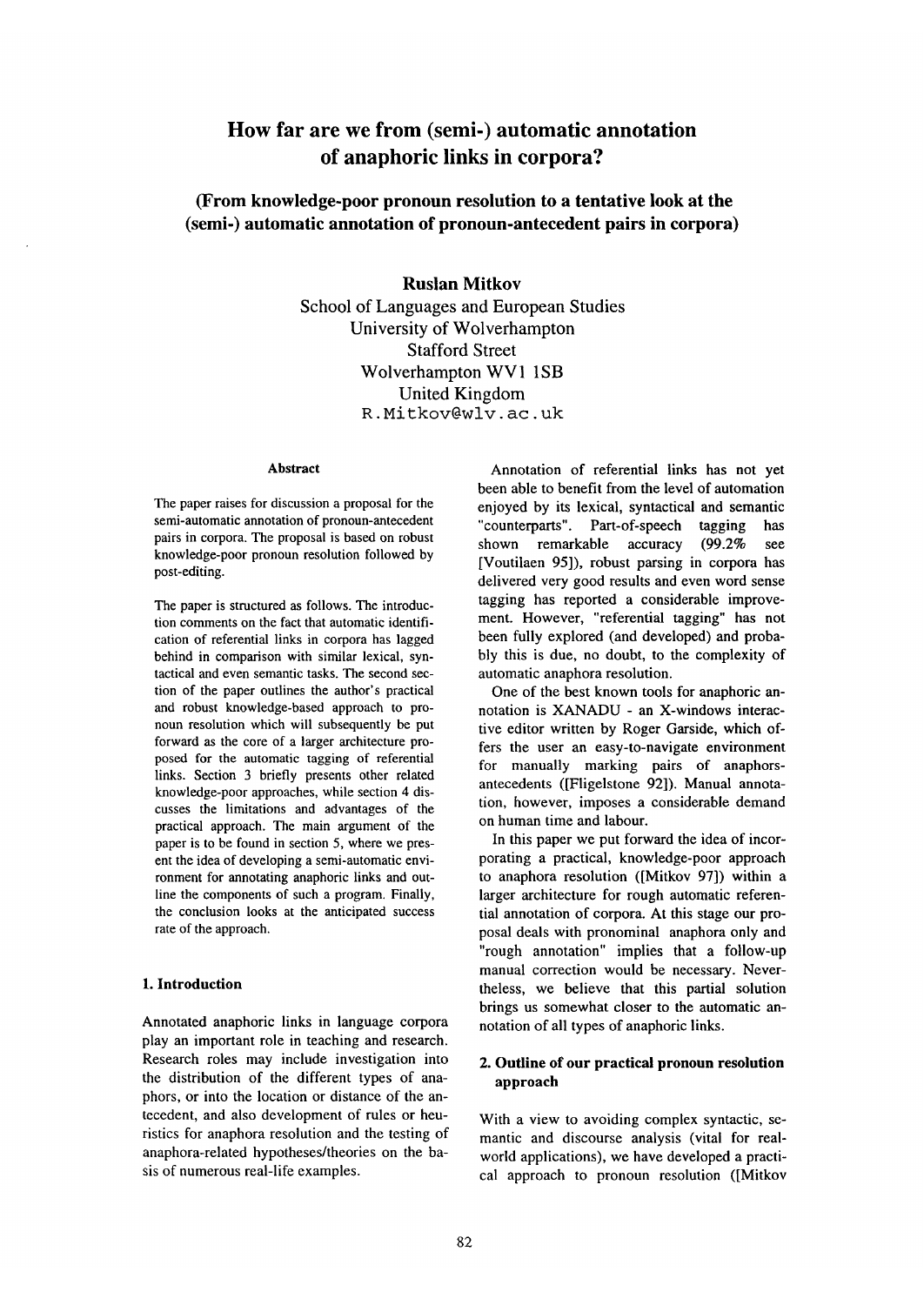97]) which does not parse and analyse the input in order to identify antecedents of anaphors. It makes use of only a part-of-speech tagger, plus simple noun phrase rules (sentence constituents are identified at the level of noun phrase at most) and operates on the basis of antecedent-tracking preferences (referred to hereafter as "antecedent indicators").

## **2.1 Antecedent indicators**

Our empirical study (restricted to computer and hi-fi technical manuals) enabled us to develop efficient preferences for antecedent tracking in this sublanguage/genre. (We studied more than 400 different documents which had been handannotated; referential links were marked by human experts). These antecedent indicators are described in detail in [Mitkov 97]; we shall outline here those which are most frequently used as a supplement to gender and number agreement.

### *• Term preference*

NPs representing terms in the field are more likely to be the antecedent than NPs which are not terms (scores 1 if the NP is term and 0 if not).

### *• Verb preference*

If the verb is a member of the Verb set  $=$ {discuss, present, illustrate, summarise, examine, describe, define, show, check, develop, review, report, outline, consider, investigate, explore, assess, analyse, synthesise, study, survey, deal, cover}, then consider the first NP following it as the preferred antecedent (scores 1 and 0). (Empirical evidence suggests that because of their salience, the verbs listed above are particularly likely candidates)

These two preferences can be illustrated by the example:

This table shows a minimal configuration $\cdots$  it, does not leave much room for additional applications or other software for which you may require additional swap space.

#### *• Lexical reiteration*

Lexically reiterated items are likely candidates for antecedent (scores 2 if the NP is repeated within the same paragraph twice or more, 1 if repeated once and 0 if not). Lexically reiterated items include repeated synonymous noun phrases which may often be preceded by definite articles or demonstratives.

#### *• Section heading preference*

If a noun phrase occurs in the heading of the section, part of which is the current sentence, then consider it as the preferred candidate for the antecedent (1, 0).

## *• Collocation pattern preference*

This preference is given to candidates which have an identical collocation pattern with a pronoun. The collocation implemented here is restricted to the pattern "noun/pronoun, verb" or "verb, noun/pronoun" (2, 0). (owing to lack of syntactic information, this preference is somewhat weaker than the collocation preference described in [Dagan & Itai 90] and suggested subsequently in our procedure for semi-automatic annotation)

Press the key i down and turn the volume up... Press it; again.

#### *• Referential distance*

In complex sentences, noun phrases in the previous clause<sup>1</sup> are the best candidate for the antecedent of an anaphor in the subsequent clause, followed by noun phrases in the previous sentence, then by nouns situated 2 sentences further back and finally nouns 3 sentences further back (2, I, 0, -1).

For anaphors in simple sentences, noun phrases in the previous sentence are the best candidate for antecedent, followed by noun phrases situated 2 sentences further back and finally nouns 3 sentences further back  $(1, 0, -1)$ 

#### *• "Non-prepositional" noun phrases*

A "pure", "non-prepositional" noun phrase is given a higher preference than a noun phrase which is part of a prepositional phrase  $(0, -1)$ 

Insert the cassette; into the VCR making sure it; is suitable for the length of recording.

## *• Non-candidates*

Constituents introduced by an indefinite article and constituents introduced by determiners such as "another", "other" (-1, 0)

<sup>&</sup>lt;sup>1</sup> Currently we use simple heuristics for identifying clauses in a complex sentence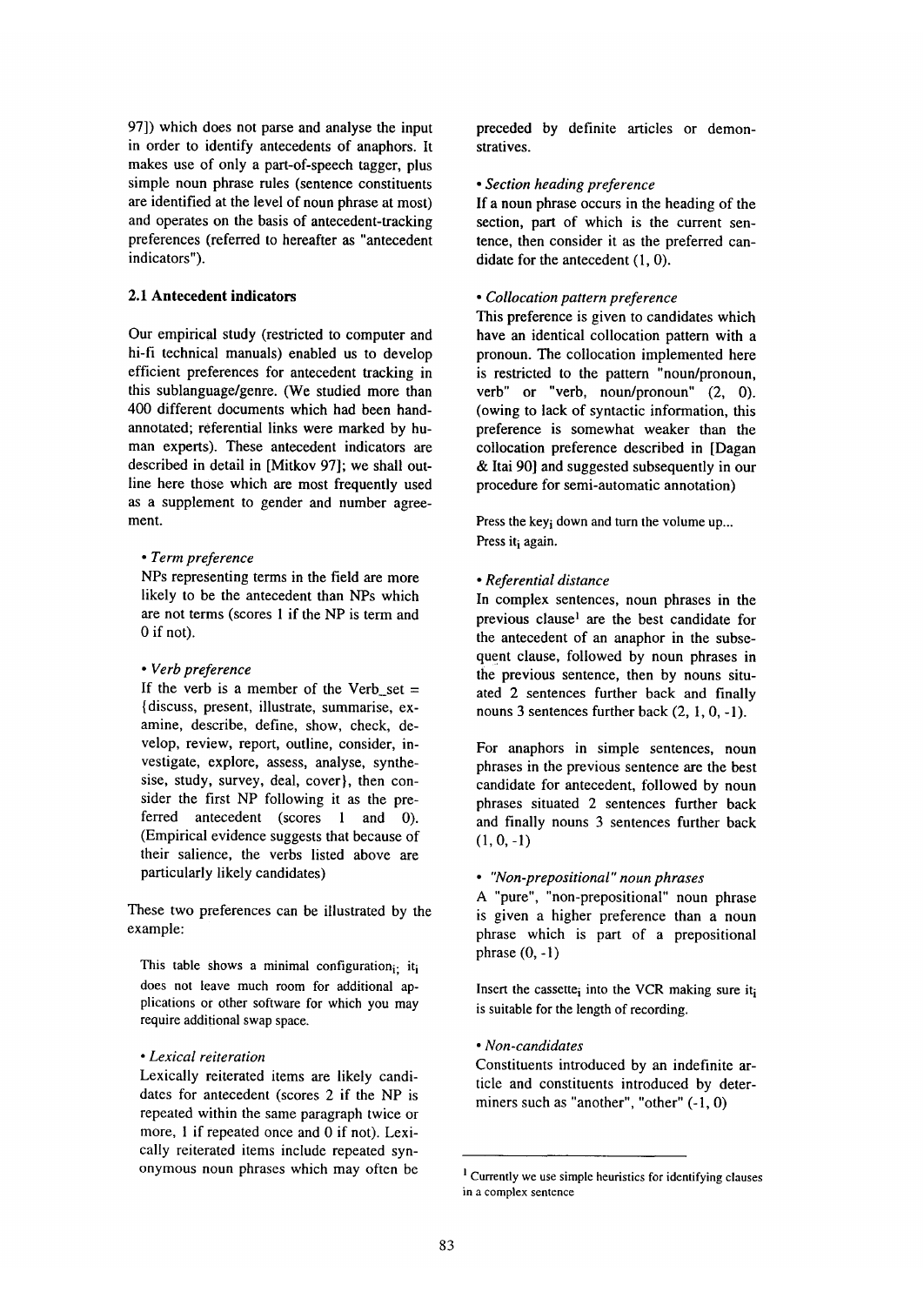Each of the antecedent indicators is assigned a score with a value  $\in \{-1, 0, 1, 2\}$ . These scores have been determined experimentally on an empirical basis and are constantly being updated. Top symptoms like "lexical reiteration" assign score "2" whereas non-candidates are given a negative score of "-1". We should point out that the antecedent indicators are preferences and not absolute factors. There are cases where an antecedent indicator does not "point" to the correct antecedent. For instance, in the sentence "Insert the cassette into the VCR  $<sub>i</sub>$  making sure</sub>  $it_i$  is turned on", the indicator "non-prepositional noun phrases" would give a "wrong" contribution. Within the framework of all preferences (antecedent indicators), however, the right antecedent is still very likely to be tracked down - in the above example, the "non-prepositional noun phrases" heuristics would be overturned by the "collocational preference" one.

### **2.2 Informal description of the algorithm**

The algorithm for pronoun disambiguation can be described informally as follows:

- 1. Examine the current sentence and the two preceding sentences (if available). Look for noun phrases<sup>2</sup> only to the left of the anaphor<sup>3</sup>
- 2. Select from the noun phrases identified only those which agree in gender and number<sup>4</sup> with the pronominal anaphor and group them as a set of potential candidates
- 3. Apply the antecedent indicators to each potential candidate and assign scores; the candidate with the highest score is proposed as antecedent.

For an illustration as to how the approach operates see ([Mitkov 97]).

## **2.3 Evaluation**

For practical reasons, the approach presented does not incorporate syntactic and semantic information (other than a list of domain terms) and it is not realistic to expect its performance to be as good as an approach which makes use of syntactic and semantic knowledge in terms of constraints and preferences. The lack of syntactic information, for instance, means giving up subject preference (or on other occasions object preference, see [Mitkov 94a]) which could be used in center tracking. Syntactic parallelism, useful in discriminating between identical pronouns on the basis of their syntactic function, also has to be forgone. Lack of semantic knowledge rules out the use of verb semantics and semantic parallelism. The preliminary evaluation, however, shows that less is lost than might be feared.

Several documents (user's guides), with an overall length of 40 000 words, served as an initial evaluation corpus. The average success rate was 86%. While the test corpus contained the pronouns "he", "she" and "they", most pronouns were "it" (about 92%). The approach had a very high success rate with sentences which contained one pronoun only (above 90%) but failed in a few paragraphs which contained an abundance of "it"s, 2 (or more) in a sentence, with "it" referring in turn to different antecedents. In these examples, however, a frequent shift of center was observed and, in our view, they were not written in a natural style.

A recent test with Computer Science textbook inputs showed a preliminary accuracy rate of above 80%.

#### **3. Other knowledge-poor approaches**

The approaches proposed by Nasukawa ([Nasukawa 94]), Dagan & Itai ([Dagan & Itai 90]) and Kennedy & Boguraev ([Kennedy & Boguraev 96]) address anaphor resolution in a "knowledge-poor" way: the first approach takes into consideration heuristic preferences, the second uses frequency of collocational patterns and the third operates without a parser resorting to salience factors.

## **3.1 Nasukawa's knowledge-independent approach**

T. Nasukawa ([Nasukawa 94]) describes a simple approach which uses intersentential information extracted from a source text in order to improve the accuracy of pronoun resolution. He suggests that collocation patterns (modifiermodifee relationships) can be used to determine whether a candidate for antecedent can modify

<sup>&</sup>lt;sup>2</sup>A sentence splitter would already have segmented the text into sentences, a POS tagger would already have determined the parts of speech and a simple phrasal grammar would already have detected the noun phrases

 $31n$  this project we do not treat cataphora; non-anaphoric "it" occumng in constructions such as "It is important", "It is necessary" is eliminated by a "referential filter"

<sup>&</sup>lt;sup>4</sup>Note that this restriction may not always apply in languages other than English (e.g. German); on the other hand there are certain collective nouns in English which do not agree in number with their antecedents (e.g. "government", "team", "parliament" etc. can be referred to "they"; equally some plural nouns (e.g. "data") can be referred to by "it") and are exempted from the agreement test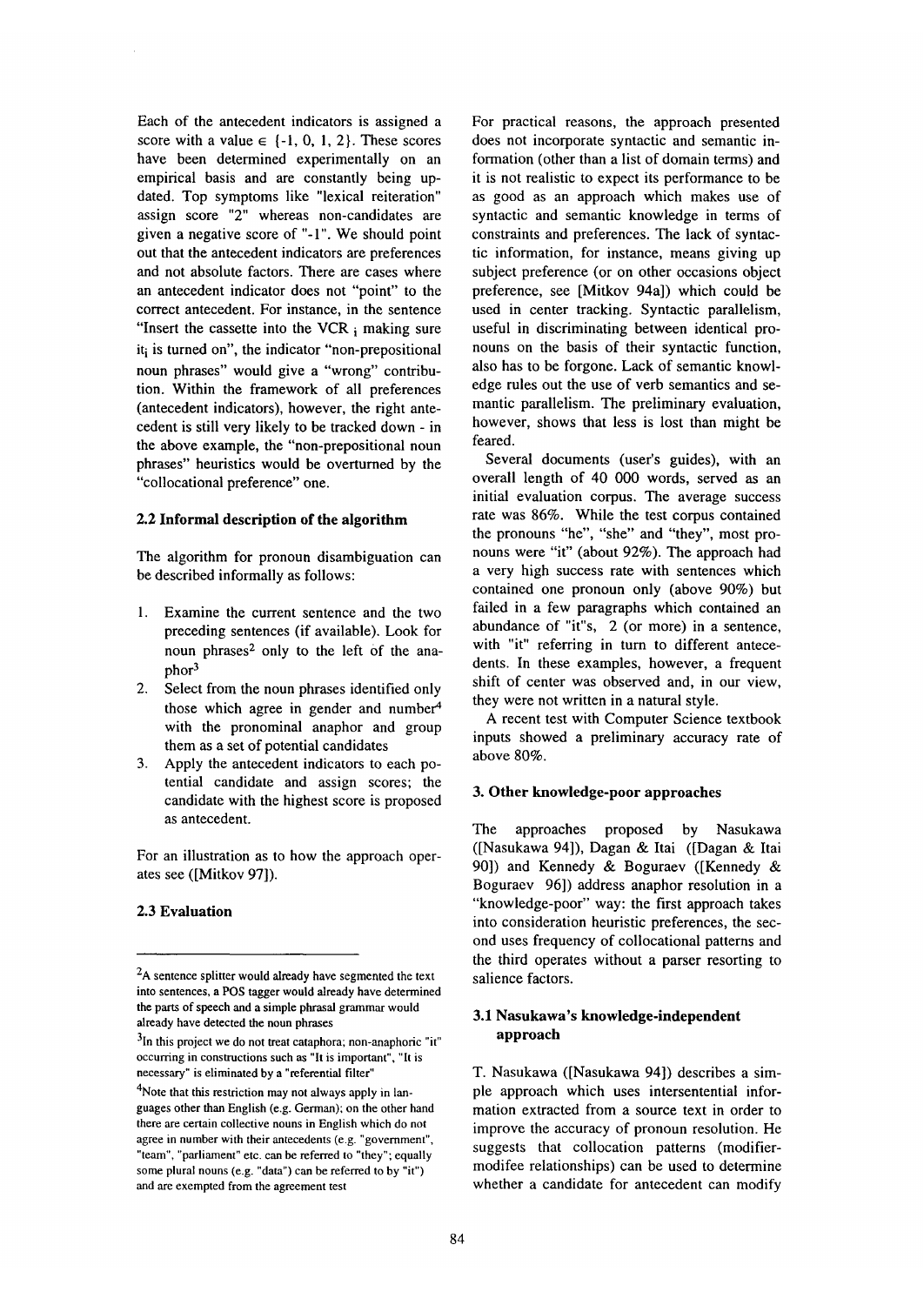the modifee of a pronoun. Nasukawa also finds (similarly to ([Mitkov 93])) that the frequency of preceding noun phrases with the same lemma as the candidate noun phrase may be an indication for preference. Moreover, he suggests a heuristic rule favouring subjects over objects (compare [Mitkov 93] where this preference is sublanguage-based).

Each of the collocational, frequency or syntactic preferences gives its "preference value"; these values are eventually summed up. The candidate with the highest value is picked up as the antecedent.

As an evaluation corpus Nasukawa uses 1904 consecutive sentences (containing altogether 112 third-person pronouns) from eight chapters of two different computer manuals. His algorithm handles the pronoun "it" and has been reported to select a correct antecedent in 93.8% of cases.

#### **3.2 Dagan & Itai's corpus-based approach**

I. Dagan and A. Itai ([Dagan & Itai 90]) report on a statistical approach for disambiguating pronouns; this is an alternative solution to the expensive implementation of full-scale selectional constraints knowledge. They perform an experiment to resolve references of the pronoun "it" in sentences randomly selected from the corpus.

In their statistical model, co-occurrence patterns observed in the corpus were used as selectional patterns. Candidates for antecedent were substituted for the anaphor and only those candidates appearing in frequent co-occurrence patterns were approved of.

Dagan and Itai report an accuracy rate of 87% for the sentences with genuine "it" anaphors (sentences in which "it" is not an anaphor have been manually eliminated). It should be pointed out that the success of this experiment depends on the parser used (in this case K. Jennsen's PEG parser).

## **3.3 Kennedy & Boguraev's approach without a parser**

In a recent paper, Kennedy and Boguraev ([Kennedy & Boguraev]) describe an anaphor resolution approach which is a modified and extended version of that developed by Lappin and Leass ([Lappin & Leass 94]). Their system does not require "in-depth, full" syntactic parsing but works from the output of a part of speech tagger, enhanced only by annotations of grammatical function of lexical items in the input text stream.

The basic logic of their algorithm parallels that of Lappin and Leass's algorithm. The determination of disjoint reference, however, represents a significant point of divergence the two. Lappin **and** Leass's relies on syntactic configurational information, whereas Kennedy and Boguraev's, in the absence of such information, relies on inferences from grammatical function and precedence.

After the morphological and syntactic filters have been applied, the set of discourse referents that remain is subjected to a final salience evaluation. The candidate with highest salience weighting is determined to be the actual antecedent; in the event of a tie, the closest candidate is chosen. The approach works for both lexical anaphors (reflexives and reciprocals) and pronouns.

Evaluation reports 75% accuracy but it should be pointed out that the results were obtained from a wide range of texts/genres: the evaluation was based on a random selection of genres, including press releases, product announcement, news stories, magazine articles, and other World Wide Web documents.

## **4. Limitations and advantages of the practical approach**

We must admit that the practical approach has been tested mainly on a specific genre: computer and hi-fi manuals. It also appears that some of the rules are more genre-specific than others (e.g. "verb preference" and "noun preference"). Therefore, we cannot claim that an equally high level of accuracy would be guaranteed in other genres.

In addition, even though our preliminary resuits seem to be better than Kennedy and Boguraev's (75%), there is no ground for any real comparison since (i) our evaluation tests are not extensive enough and are of a preliminary nature and (ii) their evaluation is based on a random selection of genres, whereas our method has been applied to a single text genre.

The practical approach presented has been developed recently and is subject to further research and improvements. In particular, we plan to enhance the accuracy of the initial score of each symptom by collecting more empirical evidence and to integrate all the antecedent indicators into a uniform and comprehensive probabilistic model.

On the other hand, the main advantage of the practical approach lies in its independence of syntactic, semantic, domain and real-world knowledge, which makes it not only cheaper to implement but also appropriate for applications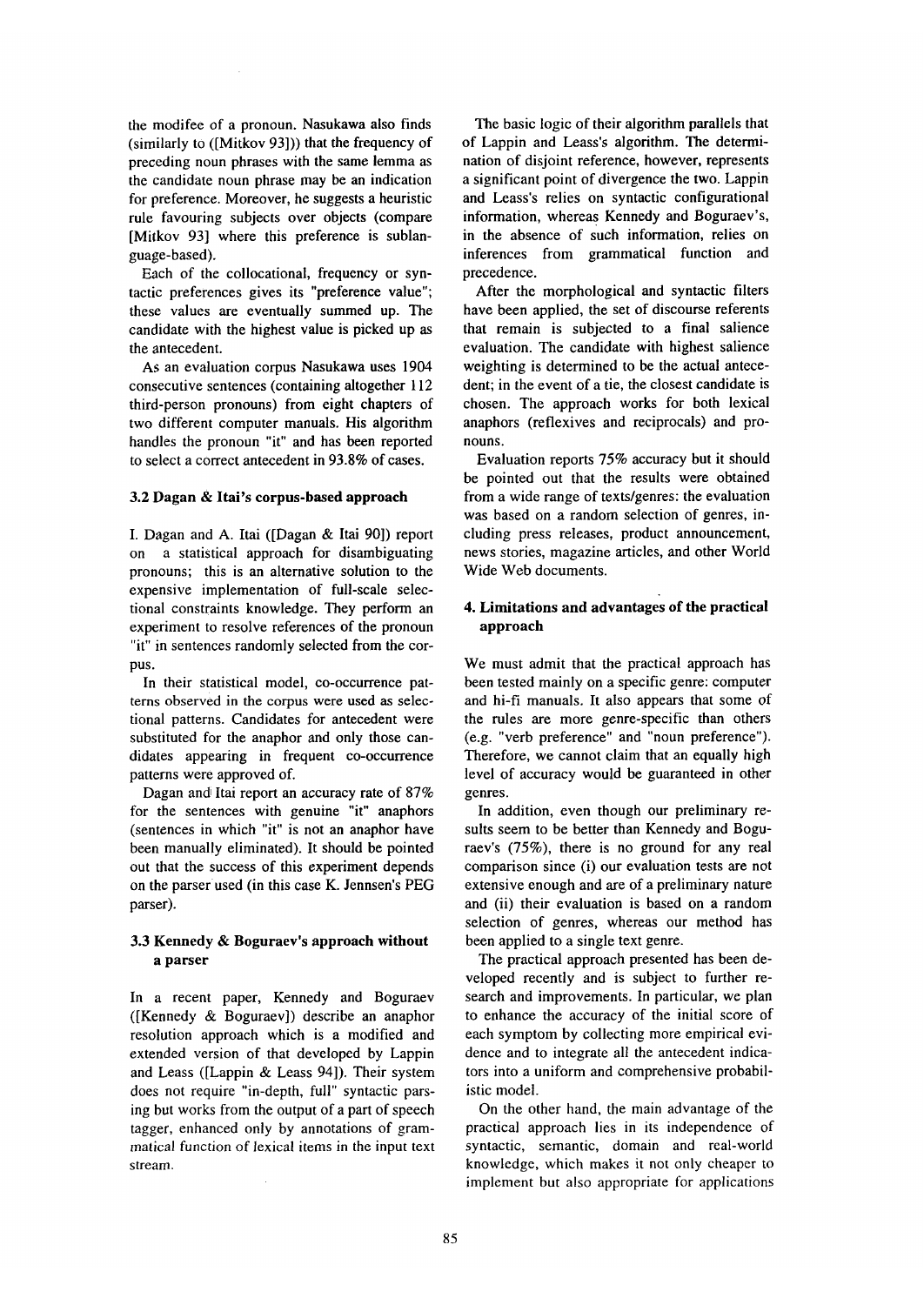in corpora. Thus we see the pronoun resolution approach as one of the components of a more general methodology aiming to offer a way forward in the automatic annotation of anaphoric links in corpora.

## **5. Proposed methodology for semi-automatic annotation**

Further to our comments in section 4, we would like to propose the development of a semiautomatic procedure for annotating pronominal anaphora in corpora. Such a procedure would speed up the manual marking of pronounantecedent pairs. The semi-automatic annotation editor would be practically based on our pronoun resolution approach made more "robust" by a "super" POS tagger and by corpus-based collocation patterns. The process of annotation will consist of the following stages:

## a) *sentence splitting*

The first stage will be to segment the input into sentences by identifying their boundaries.

## b) *"super"part-of-speech tagging*

We plan to use the so-called super part of speech taggers which (i) determine automatically lexical categories, (ii) provide further lexical information (e.g. gender, number) and (iii) identify the syntactic function of each part-of-speech unit (e.g. subject, object etc.) ([Voutilainen et al. 1992], [Karlsson et al. 95]).

#### c) *gender and number agreement*

Once the noun phrases (see footnote 2) in a sentence have been identified, agreement constraints for filtering NP candidates in current and preceding sentences will be activated. Certain (e.g. collective) nouns<sup>5</sup> will not be subject to such constraints (see footnote 4).

## d) *corpus-based collocation patterns*

Possible antecedents will be substituted for the anaphors and the frequency of the new constructions will be calculated in corpora. Higher weightings will be assigned to NPs which occur more frequently in the same syntactic function as the anaphor (e.g. in combination with a certain verb or subject/object).

#### *e) antecedent indicators*

The antecedent indicators (as described above) will be used for the final weighting of the candi-

dates and for proposing the antecedent. The candidate with the highest overall score after stages d) and e) will be picked up as the most likely antecedent.

We are aware of the fact that this robust pronoun resolver is unlikely to produce 100% accuracy. Therefore, we envisage the development of a post-editing environment. Anaphors and allocated antecedents will be highlighted with the user accepting or correcting them.

If future comprehensive evaluation suggests that the success of the new approach is restricted to certain genres only, it would be worthwhile to consider using other knowledge-poor approaches (e.g. [Kennedy & Boguraev 96]), which have proved their efficiency, within the framework suggested.

Last but not least, another promising option would be to enhance the framework proposed with a robust parser or even better to select an existing robust platform for pre-processing the input morphologically and syntactically (one such platform which we are currently looking at, is GATE ([Cunningham et al. 96]).

## 6. **Conclusion and** expectations

Lancaster University, British Telecom and University of Wolverhampton are interested in setting up a project for the semi-automatic annotation of pronominal anaphora. (In addition, collaboration with the University of Sheffield regarding possible employment of GATE is favoured by both sides). At this stage it is difficult to predict the performance of our robust anaphor resolver, but our expectation is for a level of accuracy in the region of 90%. It should be noted that pronoun disambiguation approaches working exclusively on corpus-based collocation patterns have already reported accuracy levels of 87% ([Dagan & Itai 90]), whereas our practical pronoun resolution approach reports a level of accuracy of 86%. However, we should draw attention to the facts that our evaluation is based on the use of a "standard" part-of-speech tagger and not a "supertagger" (which would additionally give information on syntactic functions) and that we have not benefited from the output of a robust parser or from the highly indicative corpus-based syntactical patterns. If our expectation were right, limited post-editing would mean a considerable gain in speed compared with the existing manual annotation methods.

<sup>5</sup> We are currently preparing an exhaustive list of such nouns